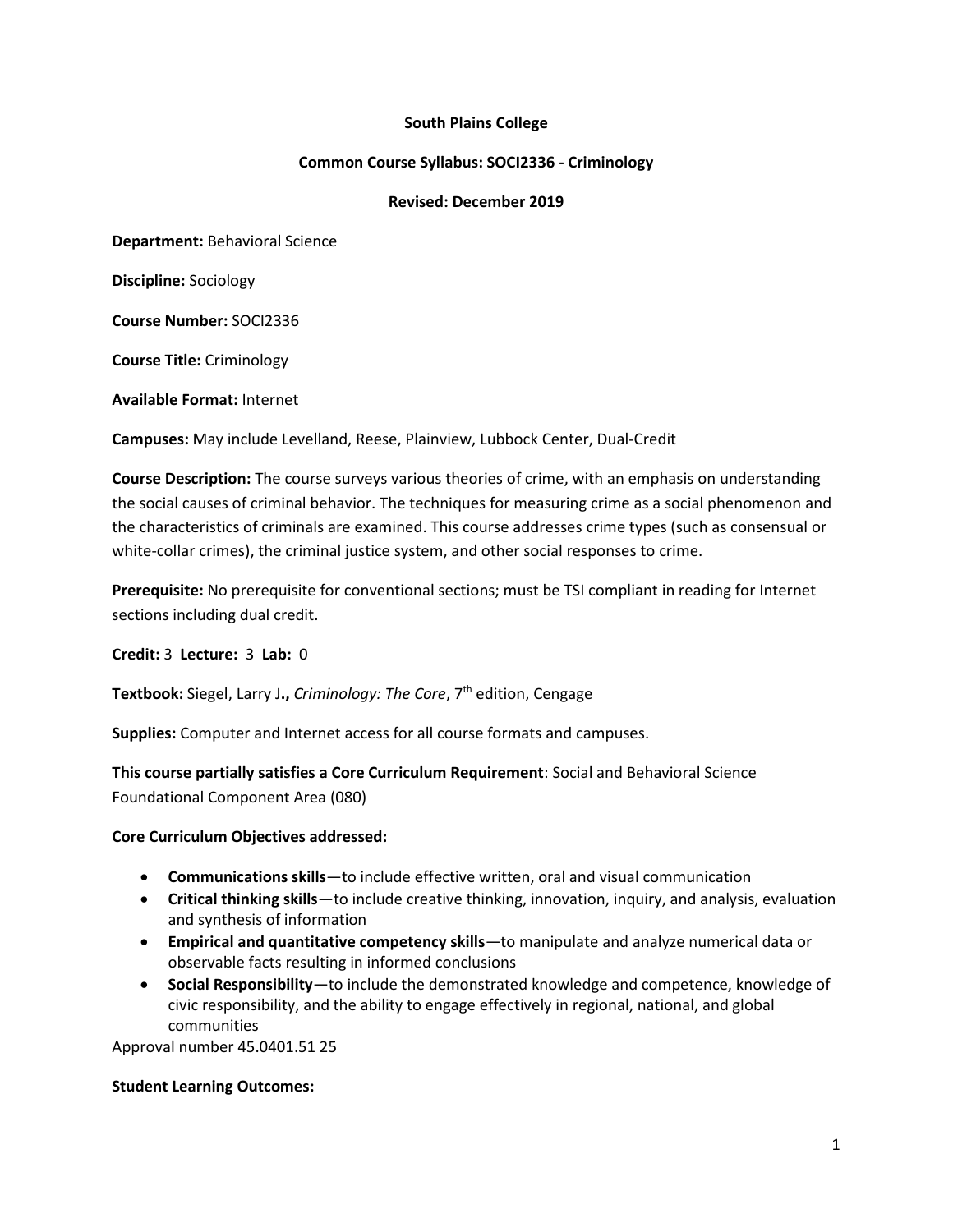- Define key concepts associated with criminology.
- Identify major criminological theories.
- Describe the major categories of crime.
- Explain the various methodological approaches used to research crime and criminal behavior.
- Describe the components and explain the dynamics of the criminal justice

**Student Learning Outcomes Assessment:** See instructor's course information sheet for information on assessment that may include the following: pretests and posttests, quizzes, discussions, essays and/or other types of assessment tools.

**Course Evaluation:** Refer to instructor's course information sheet for specifics on coursework and grading.

#### **Attendance Policy:**

Students are expected to attend all classes in order to be successful in a course. The student may be administratively withdrawn from the course when absences become excessive as defined in the course syllabus.

When an unavoidable reason for class absence arises, such as illness, an official trip authorized by the college or an official activity, the instructor may permit the student to make up work missed. It is the student's responsibility to complete work missed within a reasonable period of time as determined by the instructor. Students are officially enrolled in all courses for which they pay tuition and fees at the time of registration. Should a student, for any reason, delay in reporting to a class after official enrollment, absences will be attributed to the student from the first class meeting.

Students who enroll in a course but have "Never Attended" by the official census date, as reported by the faculty member, will be administratively dropped by the Office of Admissions and Records. A student who does not meet the attendance requirements of a class as stated in the course syllabus and does not officially withdraw from that course by the official census date of the semester, may be administratively withdrawn from that course and receive a grade of "X" or "F" as determined by the instructor. Instructors are responsible for clearly stating their administrative drop policy in the course syllabus, and it is the student's responsibility to be aware of that policy.

It is the student's responsibility to verify administrative drops for excessive absences through MySPC using his or her student online account. If it is determined that a student is awarded financial aid for a class or classes in which the student never attended or participated, the financial aid award will be adjusted in accordance with the classes in which the student did attend/participate and the student will owe any balance resulting from the adjustment.

See instructor's course information sheet for additions to the attendance policy.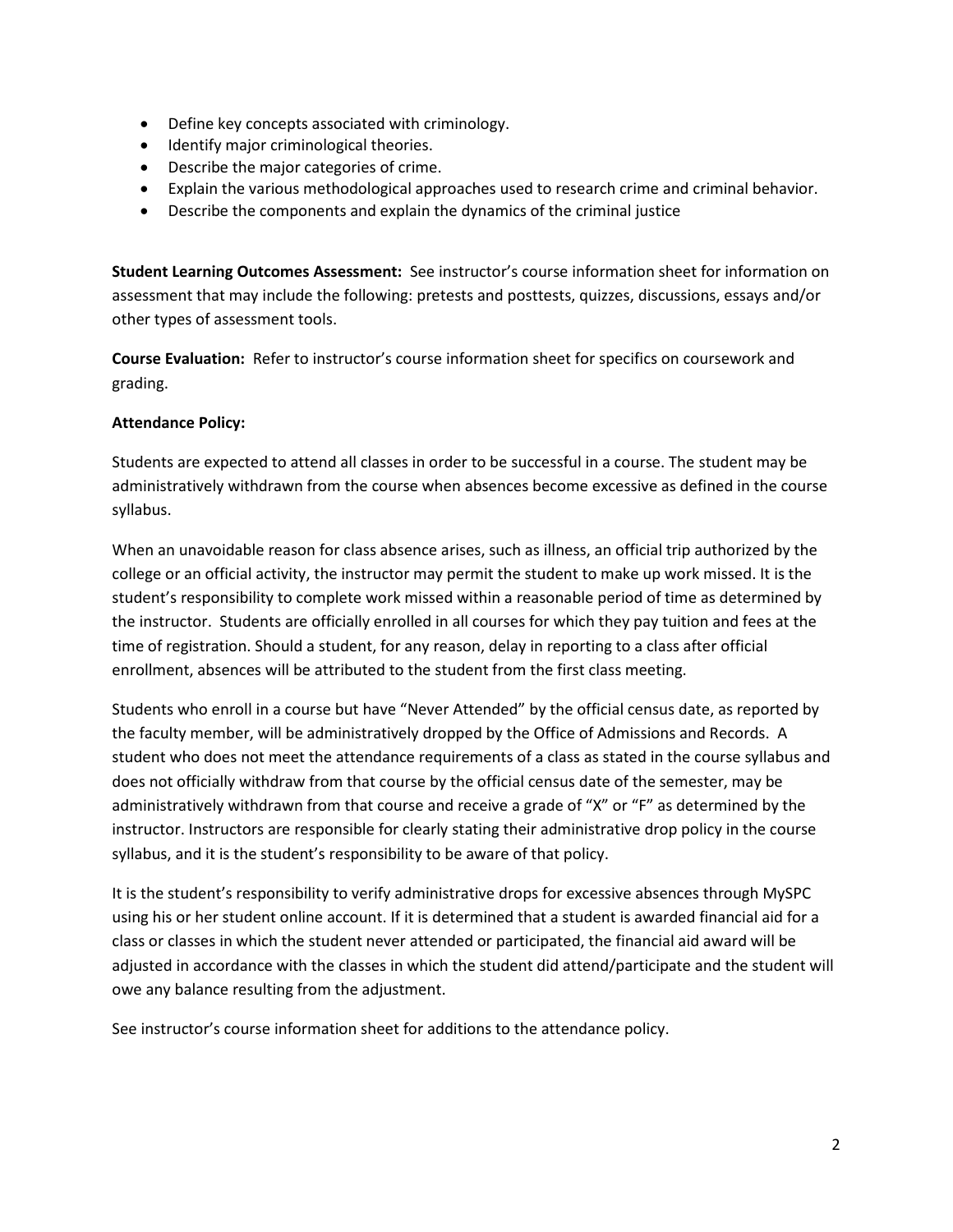**Plagiarism and Cheating:** Students are expected to do their own work on all projects, quizzes, assignments, examinations, and papers. Failure to comply with this policy will result in an F for the assignment and can result in an F for the course if circumstances warrant.

Plagiarism violations include, but are not limited to, the following:

- 1. Turning in a paper that has been purchased, borrowed, or downloaded from another student, an online term paper site, or a mail order term paper mill;
- 2. Cutting and pasting together information from books, articles, other papers, or online sites without providing proper documentation;
- 3. Using direct quotations (three or more words) from a source without showing them to be direct quotations and citing them; or
- 4. Missing in-text citations.

Cheating violations include, but are not limited to, the following:

- 1. Obtaining an examination by stealing or collusion;
- 2. Discovering the content of an examination before it is given;
- 3. Using an unauthorized source of information (notes, textbook, text messaging, internet, apps) during an examination, quiz, or homework assignment;
- 4. Entering an office or building to obtain unfair advantage;
- 5. Taking an examination for another;
- 6. Altering grade records;
- 7. Copying another's work during an examination or on a homework assignment;
- 8. Rewriting another student's work in Peer Editing so that the writing is no longer the original student's;
- 9. Taking pictures of a test, test answers, or someone else's paper.

**Student Code of Conduct Policy**: Any successful learning experience requires mutual respect on the part of the student and the instructor. Neither instructor nor student should be subject to others' behavior that is rude, disruptive, intimidating, aggressive, or demeaning**.** Student conduct that disrupts the learning process or is deemed disrespectful or threatening shall not be tolerated and may lead to disciplinary action and/or removal from class.

**Diversity Statement:** In this class, the teacher will establish and support an environment that values and nurtures individual and group differences and encourages engagement and interaction. Understanding and respecting multiple experiences and perspectives will serve to challenge and stimulate all of us to learn about others, about the larger world and about ourselves. By promoting diversity and intellectual exchange, we will not only mirror society as it is, but also model society as it should and can be.

**Disability Statement:** Students with disabilities, including but not limited to physical, psychiatric, or learning disabilities, who wish to request accommodations in this class should notify the Disability Services Office early in the semester so that the appropriate arrangements may be made. In accordance with federal law, a student requesting accommodations must provide acceptable documentation of his/her disability to the Disability Services Office. For more information, call or visit the Disability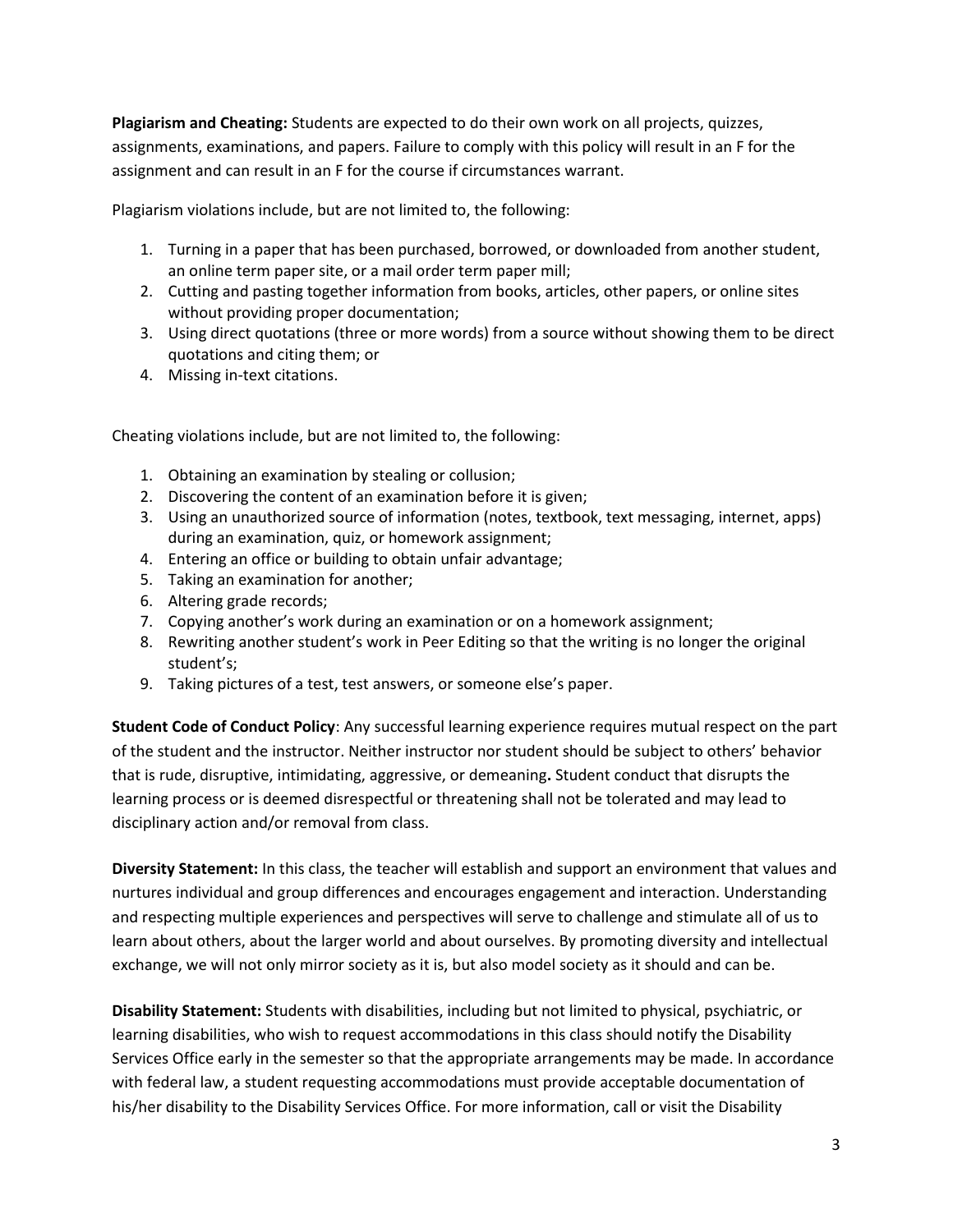Services Office at Levelland (Student Health & Wellness Office) 806-716-2577, Reese Center (Building 8) 806-716-4675, or Plainview Center (Main Office) 806-716-4302 or 806-296-9611.

**Nondiscrimination Policy:** South Plains College does not discriminate on the basis of race, color, national origin, sex, disability or age in its programs and activities. The following person has been designated to handle inquiries regarding the non-discrimination policies: Vice President for Student Affairs, South Plains College, 1401 College Avenue, Box 5, Levelland, TX 79336. Phone number 806-716- 2360.

**Title IX Pregnancy Accommodations Statement:** If you are pregnant, or have given birth within six months, Under Title IX you have a right to reasonable accommodations to help continue your education. To [activate](http://www.southplainscollege.edu/employees/manualshandbooks/facultyhandbook/sec4.php) accommodations you must submit a Title IX pregnancy accommodations request, along with specific medical documentation, to the Director of Health and Wellness. Once approved, notification will be sent to the student and instructors. It is the student's responsibility to work with the instructor to arrange accommodations. Contact the Director of Health and Wellness at 806-716-2362 or [email](http://www.southplainscollege.edu/employees/manualshandbooks/facultyhandbook/sec4.php) [cgilster@southplainscollege.edu](mailto:cgilster@southplainscollege.edu) for assistance.

**Campus Concealed Carry**: Texas Senate Bill - 11 (Government Code 411.2031, et al.) authorizes the carrying of a concealed handgun in South Plains College buildings only by persons who have been issued and are in possession of a Texas License to Carry a Handgun. Qualified law enforcement officers or those who are otherwise authorized to carry a concealed handgun in the State of Texas are also permitted to do so. Pursuant to Penal Code (PC) 46.035 and South Plains College policy, license holders may not carry a concealed handgun in restricted locations. For a list of locations and Frequently Asked Questions, please refer to the Campus Carry page at: <http://www.southplainscollege.edu/campuscarry.php>

Pursuant to PC 46.035, the open carrying of handguns is prohibited on all South Plains College campuses. Report violations to the College Police Department at 806-716-2396 or 9-1-1.

**Note:** The instructor reserves the right to modify the course syllabus and policies, as well as notify students of any changes, at any point during the semester.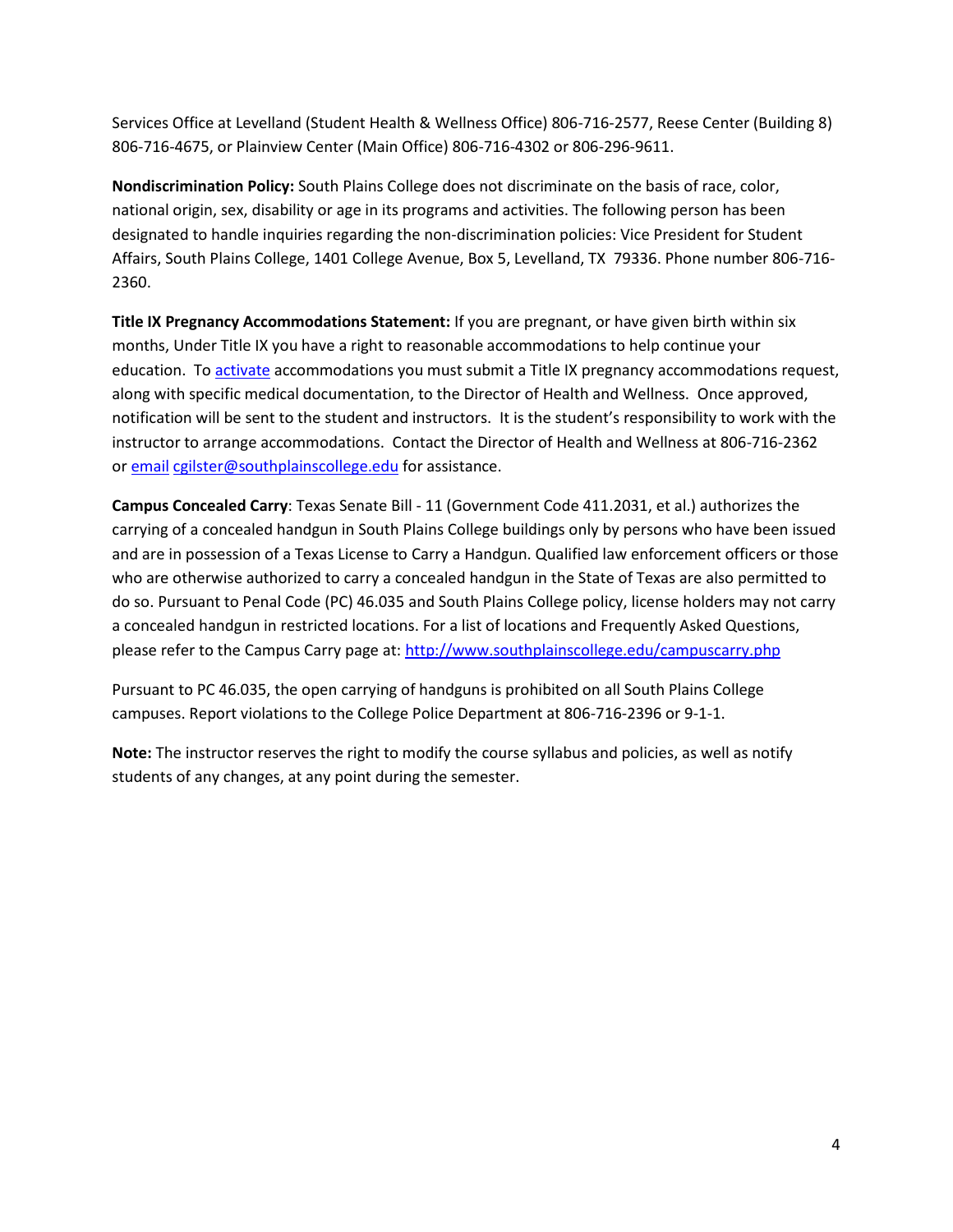First, I would like to say **THANK YOU**! I consider it an honor that you have chosen to be in my course. I want to thank you in advance for the time and hard work that you will put into this learning experience. One of the keys to being successful in college is to maintain communication with your instructor. Feel free to call, e-mail, or to make an appointment if I can help you be successful in this course. I hope that your grade in this course will reflect the effort you put into it. – Brant Farrar

# **Course Information Sheet for Criminology, Soci2336**

# **Professor Brant Farrar**

# **Note:** *All deadlines are on Tuesdays. Late work is not accepted for grading.*

# *All deadlines are at noon. The deadlines are the DUE dates but you need to set your DO date ahead of the official DUE date.*

#### **Office Hours and Location:**

**Listed on Blackboard**

**Email Address**: [bfarrar@southplainscollege.edu](mailto:bfarrar@southplainscollege.edu) (preferred method of contact)

**Office Telephone: (806) 716-4657**  $\rightarrow$  If you leave a message speak clearly, include your name, class you are in, phone number, and a short message. I have several courses and sections that I teach so it is important that you include your class information in the message.

#### **COVID19 Statement from SPC President Robin Satterwhite:**

- 1. In compliance with GA-38, SPC will not require any person to wear a face covering. However, we support anyone who chooses to wear a face covering to maintain safety as greater numbers of students, employees, and visitors come to our different campuses.
- 2. In compliance with GA-38, SPC will not require any person to receive the COVID-19 vaccine to visit our campuses or attend class. However, we strongly recommend getting the vaccine to better protect yourself and others from the COVID-19 virus.
- 3. Students, faculty, and staff who test positive for COVID-19 will be required to quarantine for a 14-day period. Faculty should be prepared to accommodate students who are quarantined so they may continue their education without any unreasonable delays. If students, faculty, or staff test positive for COVID-19, they should contact their healthcare provider immediately to determine appropriate healthcare treatments, and they should contact DeEtte Edens to evaluate their quarantine requirements. Students should also contact their instructor to notify them they will be quarantined and to receive instructional guidance from their instructor.
- 4. *Consistent with the latest CDC recommendations, we have revised our guidance for students, faculty, and staff who have a known exposure or have tested positive. Anyone with a known exposure should wear a mask for 10 days and should seek a COVID-19 test on day five after exposure. If you test positive or develop symptoms, you should immediately self-isolate and seek a COVID-19 test. Please immediately notify your instructor, supervisor, and DeEtte Edens, Associate Director of Health and Wellness, any time you test positive for COVID-19. Anyone who tests*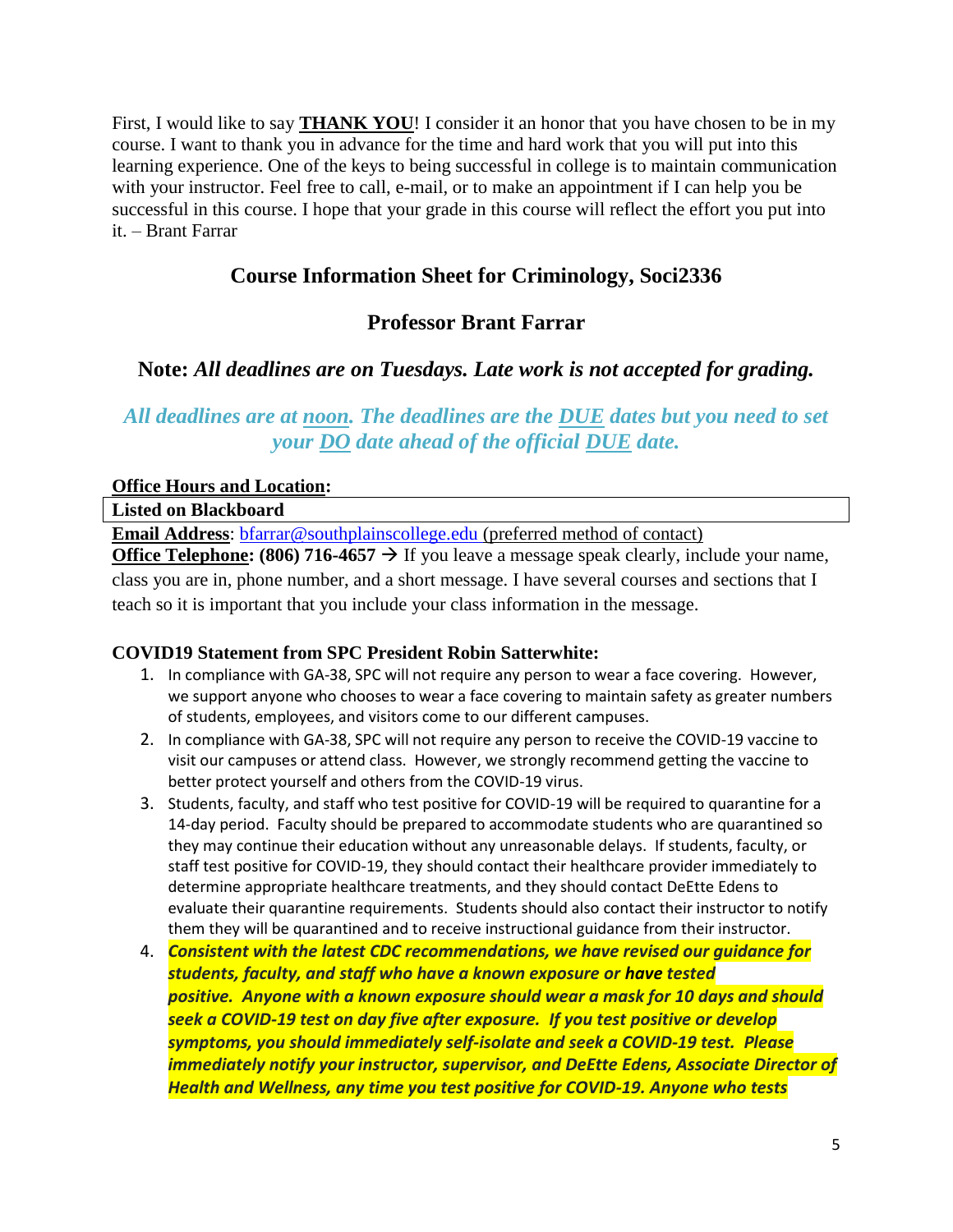*positive is required to self-isolate for five days. Following the five-day isolation period, if you are asymptomatic or your symptoms are resolving, you may return to work or class but should wear a mask for five additional days. If you are still symptomatic, please contact DeEtte Edens at [dedens@southplainscollege.edu](mailto:dedens@southplainscollege.edu) or 806-716-2376 prior to your return date.*

- 5. Signs have been posted across all campuses encouraging anyone to go home and seek medical attention if they are experiencing any of the signs of COVID.
- 6. We encourage all faculty, staff, and students to diligently continue personal health and safety protocols such as handwashing, covering coughs/sneezes, and considering vaccinations.

If you are experiencing any of the following symptoms, please do not attend class and either seek medical attention or get tested for COVID-19.

- Cough, shortness of breath, difficulty breathing
- Fever or chills
- Muscles or body aches
- Vomiting or diarrhea
- New loss of taste and smell

Please also notify DeEtte Edens, BSN, RN, Associate Director of Health & Wellness, at dedens@southplainscollege.edu or 806-716-2376.

SPC Return to Campus Plan Comprehensive Resources: <http://www.southplainscollege.edu/emergency/return-to-campus-plan.php> And Actual Return to Campus Plan: <https://www.southplainscollege.edu/emergency/SPCReturnToCampusPlans.pdf>

**Funding for student assistance during Covid:** [http://www.southplainscollege.edu/admission](http://www.southplainscollege.edu/admission-aid/paying-for-school/financial-aid/arp.php)[aid/paying-for-school/financial-aid/arp.php](http://www.southplainscollege.edu/admission-aid/paying-for-school/financial-aid/arp.php)

*Contact method: Once the session has started, you are to use the e-mail link within your Blackboard course. You will log into your Blackboard account (do NOT use the Send email link on that page) and click on your SOCI2336 course in order to be able to access that e-mail account. Once you are in the course, you will see the "Course – e-mail" link on the left-hand side of the page. I will typically respond to all student messages within 24 hours on weekdays and within 48 hours on weekends and/or holidays unless I have notified you differently.*

**Textbook:** Siegel, Larry J**.** Criminology: The Core, 7th edition, Cengage. You may purchase a used book as this course does not require access to the publisher's on-line content.

**Attendance Policy:** See Common Course Syllabus above. Since this course is a virtual classroom, attendance will be taken per the following:

- Participating in class discussion by posting to the discussion board.
- Submitting chapter quizzes on or before the noon due dates.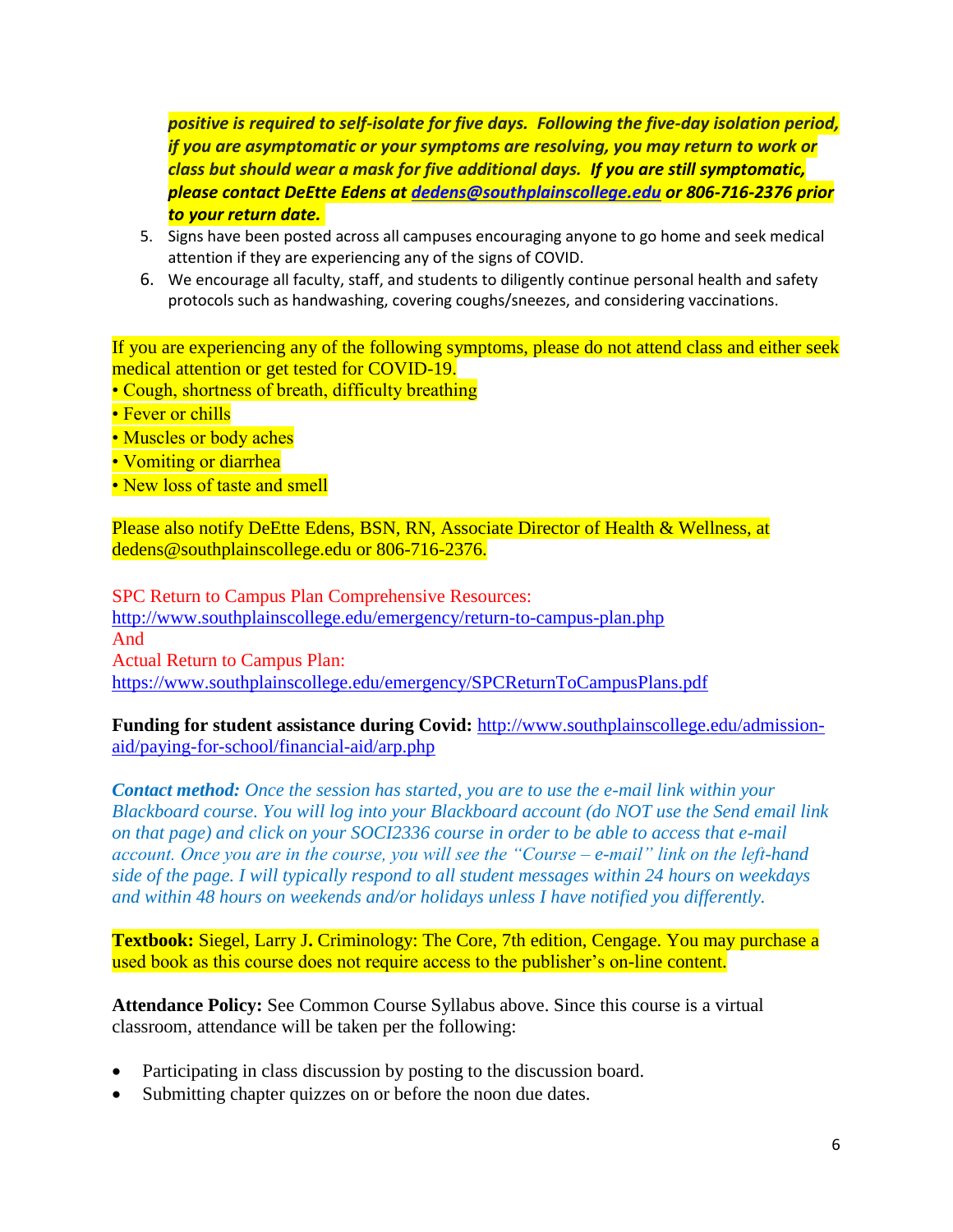**Note:** Simply logging into the course or logging into the course and/or sending an e-mail is NOT considered attendance for this course. You MUST participate in the course by submitting work during any given week to be considered "in attendance".

# **Late work:**

All deadlines are Tuesdays at *noon*. **Note: Deadlines are** *DUE* **dates but you need to set your**  *DO* date ahead of the official *DUE* date. If you have to work in the mornings or have classes, set your personal DO date Monday at midnight or even earlier so if you have questions or technical issues, you will have time to address those before the deadline. It is a best practice to work ahead of the deadline.

*No work will be accepted for grading after the deadline.* Excuses such as "The network was down," or "I could not figure out how to send the assignment through the assignments function" or "I got really sick and had to go to the ER last night" are not acceptable. In short, plan ahead, work ahead of the deadline, and do not wait until the last minute to submit your assignments. It is best practice to turn in assignments, submit quizzes and post discussion messages early.

# **Administrative Drop Policy:**

Due to Financial Aid and South Plains College *requirements for participation/attendance: a student who fails to submit 6 quizzes or fails to participate in 3 grading periods for discussions or fails to participate by submitting course work in the course for 14 consecutive days during the session may be dropped with a grade of "X" from the course.* Note: Logging into the course does NOT count as attendance in this course. If you miss course work after the final drop date the grade earned will be the final grade.

### **Course Technology:**

Since this course are entirely online, participants are expected to have at least an elementary knowledge of their microcomputer operating system and basic knowledge of software and tools such as a word processor, e-mail, an Internet browser, and search engines.

#### **Required hardware:**

- Computer available for download/installation of software and plug ins
- Speakers / Sound card

### **Required software:**

- Microsoft Office (Word) *Acceptable files are .docx, .rtf or .pdf. Do NOT submit .pages, google docs or other types of files. Points will be deducted if you use a file that is not on the acceptable file list.*
- Blackboard (see note below)
- Internet access regular, dependable, fast enough to watch videos
- Web browser a **current** version of one of the following Internet Explorer, Mozilla Firefox, Safari, or Google Chrome. Downloads for the newest browser versions are available free of charge from their websites.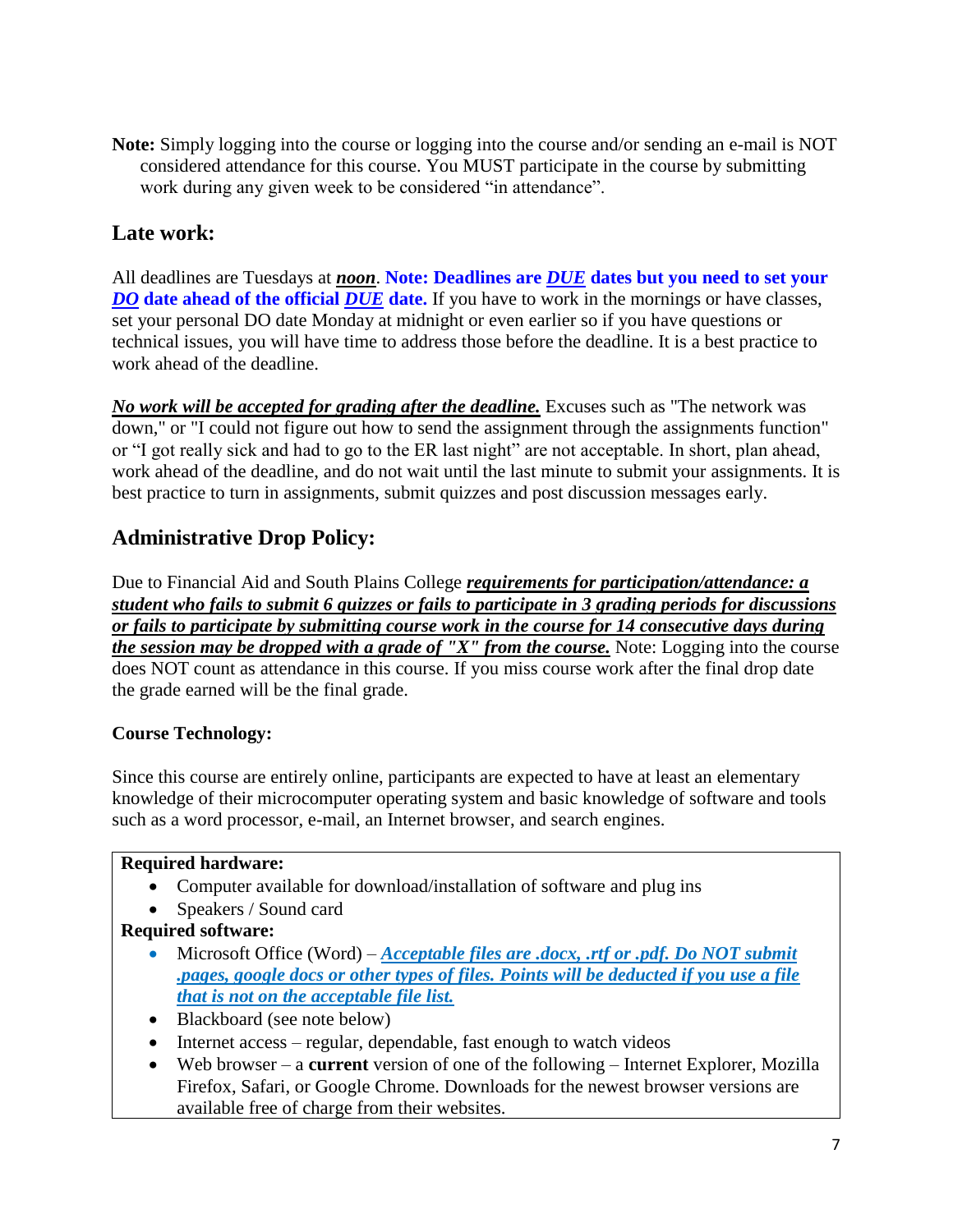- Virus protection
- Latest version of Java [Available here](http://www.java.com/en/)

### **Blackboard:**

Blackboard is an electronic learning resource that is designed to provide students with information requirements related to the courses. This includes up-to-date announcements, course information, assessment, assignments, deadlines, and the like. For this resource to function to its full potential, it is important that students log in multiple times during the week. **Students will post their responses to discussion prompts on the Discussion Forums through Blackboard.** Students can also monitor their progress in the course by using the "My grades" link on the left-hand side of the course page.

> **Blackboard can be accessed via an Internet link:** <https://southplainscollege.blackboard.com/>

You may also use the link to Blackboard in the upper right-hand side of the SPC Homepage. It is recommended that you bookmark the Blackboard page. Your log-in is the same as you MySPC log-in.

### **Technical support:**

If you have any questions or need assistance, you are to contact Blackboard technical support at [blackboard@southplainscollege.edu](mailto:blackboard@southplainscollege.edu) or call 806-716-2180. A note, contact your instructor for any questions you have about course content as technical support is only for issues concerning computers or Blackboard performance.

#### **What to do if you experience technical problems:**

If you are unable to submit an assignment, complete a quiz, or otherwise participate in our course because of an issue with Blackboard, it is YOUR responsibility to notify me via email when the problem occurs. It is also YOUR responsibility to notify technical support (contact information is in the box above) for assistance and to document your attempts to resolve the problem. In addition, take a screenshot to document your problem and submit this with your email to me and to technical support. If Blackboard outage is verified by the Division of Instructional Technology staff, I will work with you to make alternative arrangements. However, you are responsible for your technology and ability to submit work (including your access to an Internet connection). I strongly recommend that you submit your work early to avoid last minute problems. I also strongly recommend that you save a copy of your discussions and/or assignments to the course in case of technology disruption. Also, I strongly recommend that you have a back-up plan in case you have technical issues.

Open Computer Lab: There is an Open Computer Lab located on the Levelland campus in the Technology Center. It is available to all students, with priority given to those students enrolled in computer classes. Computers are also available on the Reese Center, Lubbock, and Plainview campuses. Check with libraries and labs for hours.

I recommend that you DO NOT WAIT UNTIL THE LAST MINUTE TO TURN ASSIGNMENTS IN OR YOU MAY HAVE PROBLEMS! Remember the saying "TECHNOLOGY HAPPENS" and as stated above, late work is not accepted.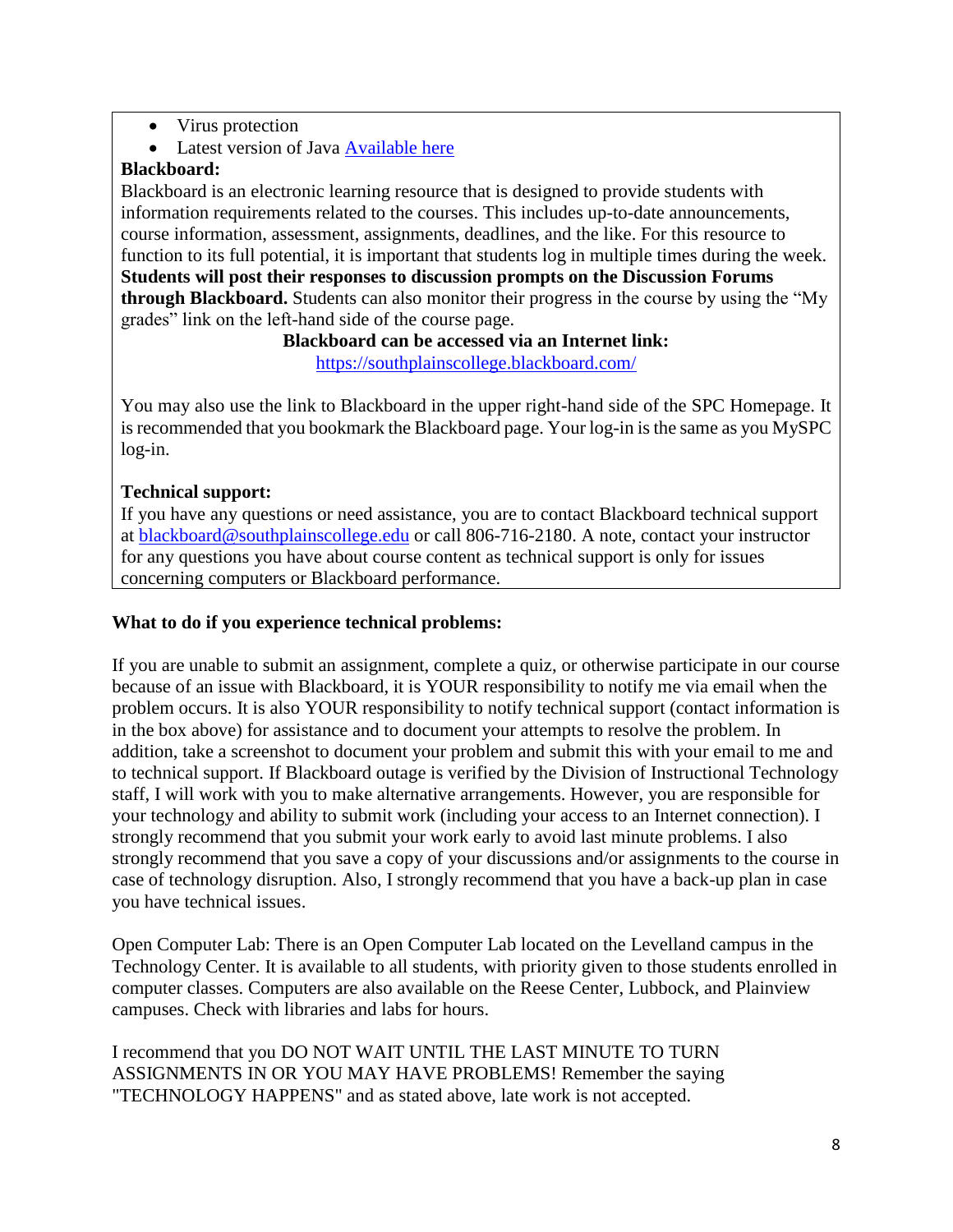Anti-virus Software: Please make sure that your computer has an up-to-date antivirus software program installed.

# **Course work:**

# **See the course calendar for deadlines.** *All deadlines are every Tuesday. All*

*deadlines are by noon.* If you work or have class in the morning, I recommend that you set your personal deadline at midnight the night before the deadline. Better yet, work a day or two ahead of the deadline and avoid the stresses and risks that may come with working close to the deadline. The deadline listed on the calendar/checklist is the FINAL time that course work can be submitted but you can ALWAYS submit ahead of the deadline. I don't accept late work for grading. *The choice is yours when it comes to how close you work to a deadline.*

# **"Get out of Jail Free" Option:**

The get out of jail free points are for you to use in case of illness. There is a chance of illness with the spread of COVID-19 as well as other viruses such as the flu. If you are quarantined at home and are asymptomatic or have mild symptoms, you will be expected to complete your work as scheduled. The time to use your points is when you are too ill to focus on completing your course work and I will not require documentation of illness for use of points if that is the situation.

*It is important to save your get out of jail free points for when you are ill. If you use the points because you don't want to do the work for a particular deadline or you forget a deadline, you won't have those points if you get sick.* 

If you are seriously ill and hospitalized to the point where you miss more than the work for one deadline, you will need to furnish documentation of the hospitalization. Each case of serious illness will be handled individually and will include use of get out of get out of jail free points, late submission of work and/or assignment of "Incomplete" for the course grade along with the contract for completing the course. If an "Incomplete" is submitted at the time of grade submission, as per South Plains College policy, it is the responsibility of the student to complete the work according to the contract between professor and student or the grade will be changed to an F.

# **How to use Get out of Jail Free points:**

For quizzes or discussion postings you may use the "Get out of jail free" card option twice during the semester. The maximum point value for the jail card is 100 points so the total will not exceed that total for the semester.

- You may use points for any two grading periods.
- You will receive full credit for these assignments (up to a total of 100 points) if you submit your "jail card" request *within one week of the missed assignment or course work.*
- The points may also be used to replace a low score but again must be used within one week of the original due date for that assignment.
	- o On replacing a low score, if you earn a 10 on a quiz and want to use points to replace that grade, the entire 30 points for the quiz will be counted as points used.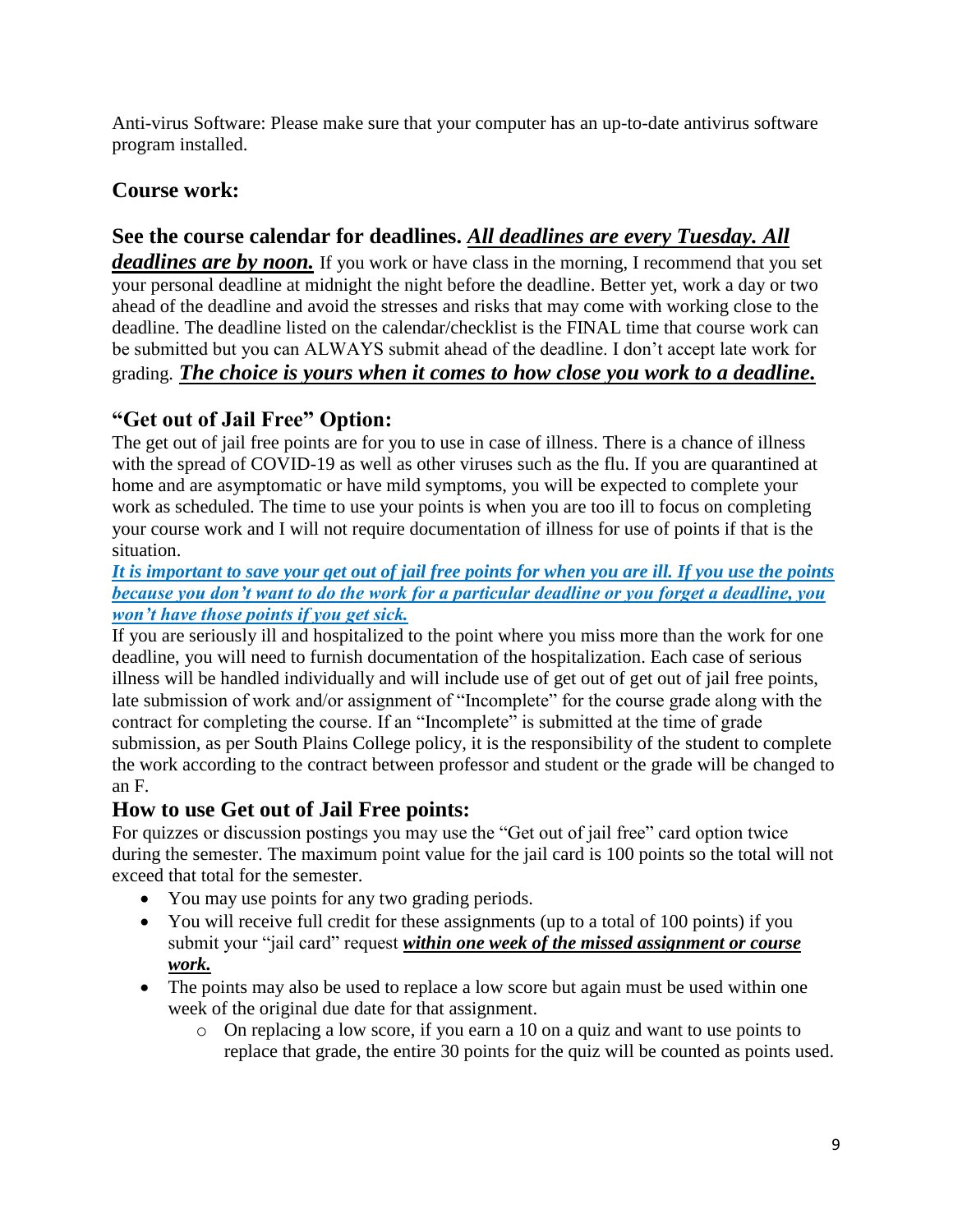- o On replacing a low discussion grade, if you earned a 30 because the original post was late and you want to replace the grade, the entire 50 points will be counted as points used.
- The work that you do not submit but use points for the grade will be counted as "missed" or not submitted for the purpose of the drop policy. It is important that students participate in all areas of the course work but discussions are particularly important because this portion of the course work is part of the assessment of critical thinking skills, understanding of sociological terms and communication skills.
- The following is the policy for using points for discussions:
	- o If you use points for two discussions, those discussions are counted as "missed" because you did not participate in the discussion. As per the drop policy, if you miss participating in three discussions, you may be dropped from the course. For this reason, you will be required to participate in all remaining discussions because not participating in a third discussion puts you at the drop criteria for the course.
	- o If you miss a discussion and do not request the use of points, that discussion is counted as "missed". You will be able to request the use of get out of jail free points for one other discussion but not a second discussion because that will be a total of three discussions that did not have participation and that meets the drop policy.
- *The requests will not be honored at the end of the semester to "fill in the blanks" in your gradebook.*
- The cards may not be used the Letter from Former Students assignment, the essay assignment, Letters to Future Students assignment or any type of course work other than what is listed above.

Pay attention to your grades as the course goes along and use this option for emergency situations such as illness, technology problems, accidents, deaths in the family etc.

# *All course work is in your Learning Modules in the Blackboard course.*

# **COURSE WORK**

# *All course work is in Course Content in the Blackboard course.*

- **1-Online Participation Agreement Quiz (10 points)**
	- $\circ$  The purpose of this quiz is to ensure you have received and understand what is required of you in this course.
- **1-Introduction Discussion set (40 points)**
	- o This is where students will become familiar, if they aren't already, with the online discussion format which we will use in this course. This is also a way to get to know your fellow classmates and professor.
- **1-Introduction Email assignment (10 points)**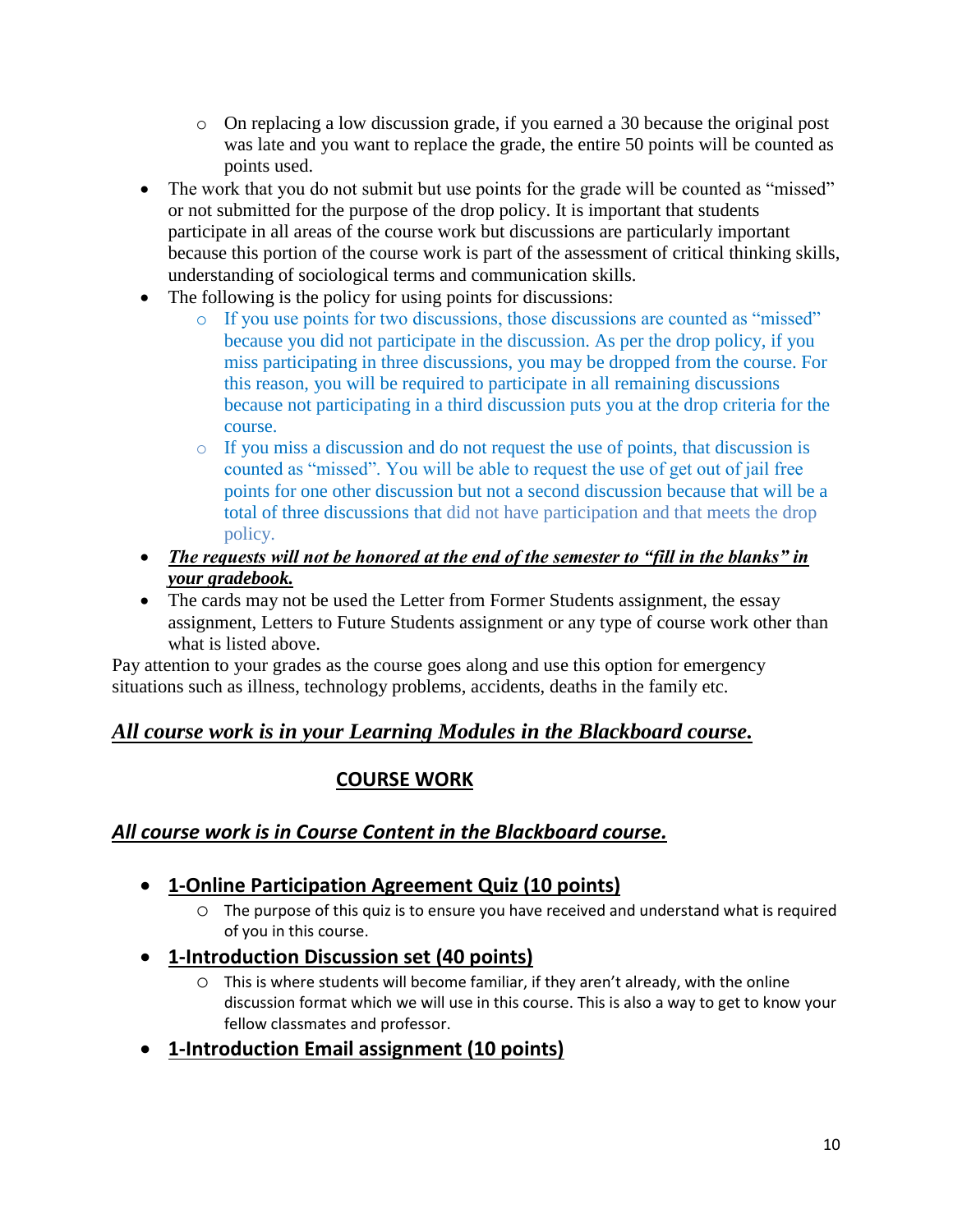o This assignment helps to ensure that students are able to utilize the communication system for this course and to provide contact information for the professor in case of emergency.

## • **1-Letters FROM Former Students assignment (40 points)**

Students will read letters from former students then create a plan for success in this course. DO NOT write a letter TO future students…that will happen at the end of the semester.

## • **10-Chapter Quizzes (10 points each, 100 points total)**

o Then, there is a ten question multiple choice and true/false quiz for each of the chapters of the textbook that the course will cover. The chapter quizzes are 60 minute timed quizzes and will close at the deadline. These are "open book" quizzes but you will probably not have enough time to look up all the answers without reading and studying the material prior to taking the quiz. Do not click on the link until you are ready to take the test as once you enter the quiz and get out of it, you cannot re-enter the quiz. Quizzes will not be accepted after you surpass the time limit or after the deadline so plan ahead. Late quizzes aren't accepted. Practice quizzes are available to use as a study tool and are taken from the same test bank as the chapter quizzes. If you fail to submit 6 quizzes you may be dropped from the course. **Your TOP 10 quiz grades will count towards your grade for this portion of the class.**

## • **4-Crime Journal (25 points each, 100 points total):**

o You will have a Semester Long Crime Journal Project assignment. It is detailed in a separate handout available on Blackboard. This handout is currently available and will remain so for the entire semester.

### • **4-Exams (100 points each, 400 points total):**

- $\circ$  If you experience an extreme emergency or conflict prior to an exam and notify me BEFORE the exam one attempt will be made to allow the student to complete the missed exam following provision of documentation (speak to me regarding what will constitute valid documentation). If the student misses this makeup exam the student will have earned a zero for the missed exam.
- o *If there is a conflict with a religious holiday, please let me know now. All exam dates are listed in the syllabus.*
- o **Exam format:** Exams will be based on a combination of lecture, assigned readings, videos and class discussions**.** If you miss class you will miss vital information. Exams will be timed. Once a student begins an exam they must complete said exam in one session. Exams may be a combination of true/false, multiple choice and essay questions designed to test your knowledge and understanding of concepts covered during the course of this class.
- o **Exam Delivery**: Exams will be taken online through Blackboard. No proctor service will be required. Students will be given at least 24 hours (1 day) in which to complete the exam. A longer period of time may be allowed by the professor.

### • **4-Discussion sets (50 points each, 200 points total)**

o 20 points for your original post. 15 points for each of two reply posts to classmates (two different threads). See below for detailed instructions.

## • **1-Essay (100 points)**

o Additional details regarding this assignment will be posted in Blackboard under "Course Content".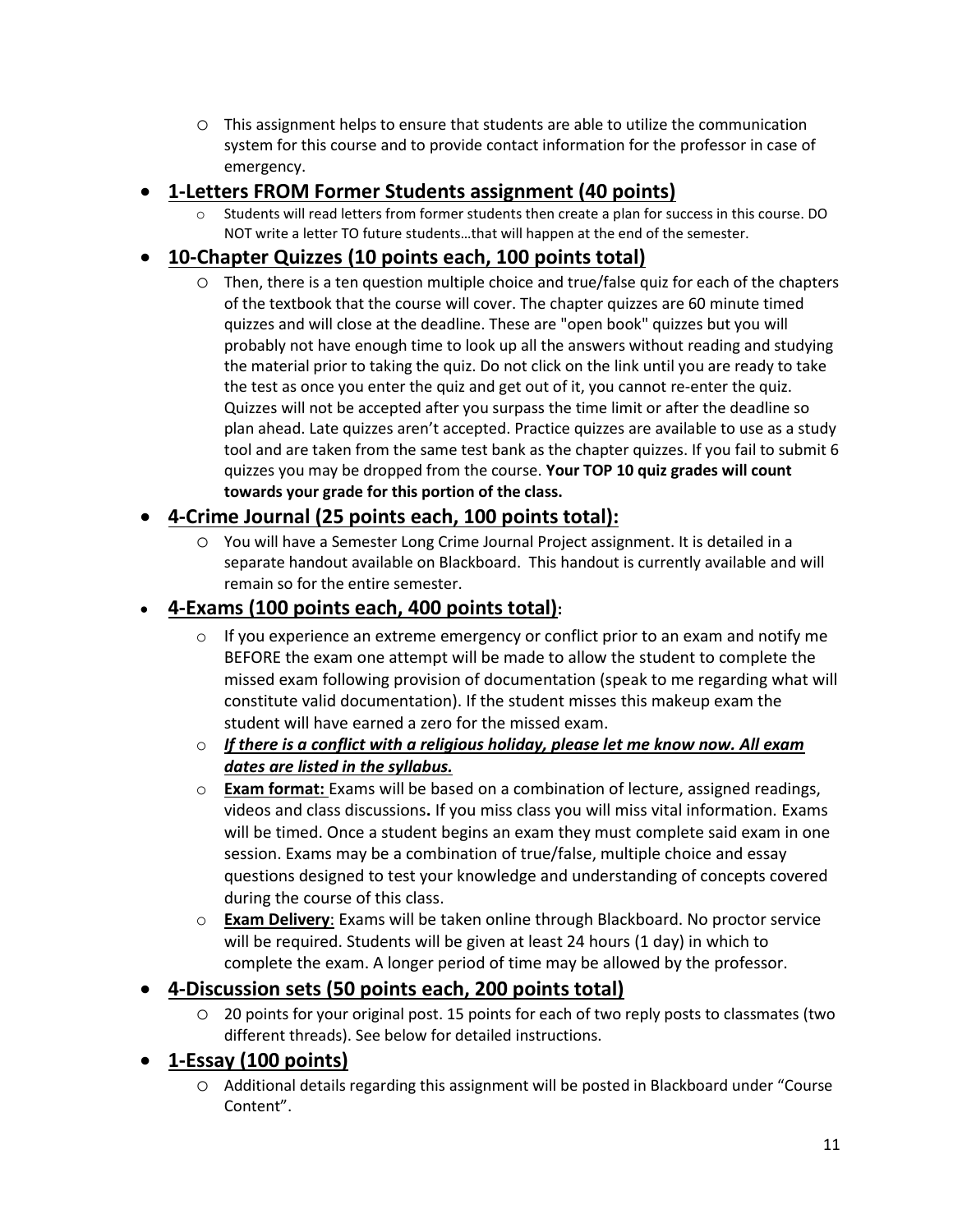## • **Letter to Future Students (50 points)**

 $\circ$  Students will have the opportunity at the end of the semester to write a letter that will advise future students

**All written assignments should be presented using the conventions of Standard Written English. (This means no "texting" abbreviations or shortcuts!) This includes discussions.**

## *\*\*\*Class Participation/Discussion Board postings\*\*\**

# **Discussion Board information and grading rubric**

### *Note: You MUST post your original message before you will be able to view the posts of other students.*

This course includes an Introduction Discussion that will help us get to know a little about each other and Discussions for each module that will include a video, article, or other material related to information that is covered in that section of the textbook.

Each Substantive Discussion (Disc) is worth 50 points and includes one Original Discussion and at last two Reply Discussions. Each Original Discussion is worth 20 points and the Reply Discussions are worth 15 points each. For each Disc, you will be graded on (1) your original post and (2) your replies to classmates' discussion of that same discussion topic.

The Online Discussion component of this course is comprised of weekly Discussion topics and is an important part of the class. Each week there will be discussion related to the course material. The faculty member posts weekly main discussion prompts that may include questions, videos, articles, or other resources related to a topic that is being covered for that week. Students are expected to respond to ALL Discussions.

Online discussion is a very important part of online learning. Through your responses to weekly discussions, you will learn to integrate class material into your thoughts and learn more about how others view the topics that are covered in the course. Additional discussion with classmates and the professor help us all learn more about the material. As such, each week you are also expected to make at least two thoughtful and substantial responses to classmates.

I suggest that members participate at least two times per week. It is a good idea to check in early in the deadline period and again closer to the final day of the deadline period. This assures that you are an active member of the class throughout the week and have ample opportunity to interact with other members. Discussions will be due at 12:00 p.m. (NOON), so if you work or have classes in the mornings, you may need to set your personal deadline at midnight the night before the noon deadline. See the course calendar/checklist for deadlines.

Discussion posts are not accepted for grading after the deadline. Drop policy is if you fail to participate in 3 discussion grading periods you may be dropped from the course. See the note in the Get Out of Jail Free Points section for more information about missed discussion(s).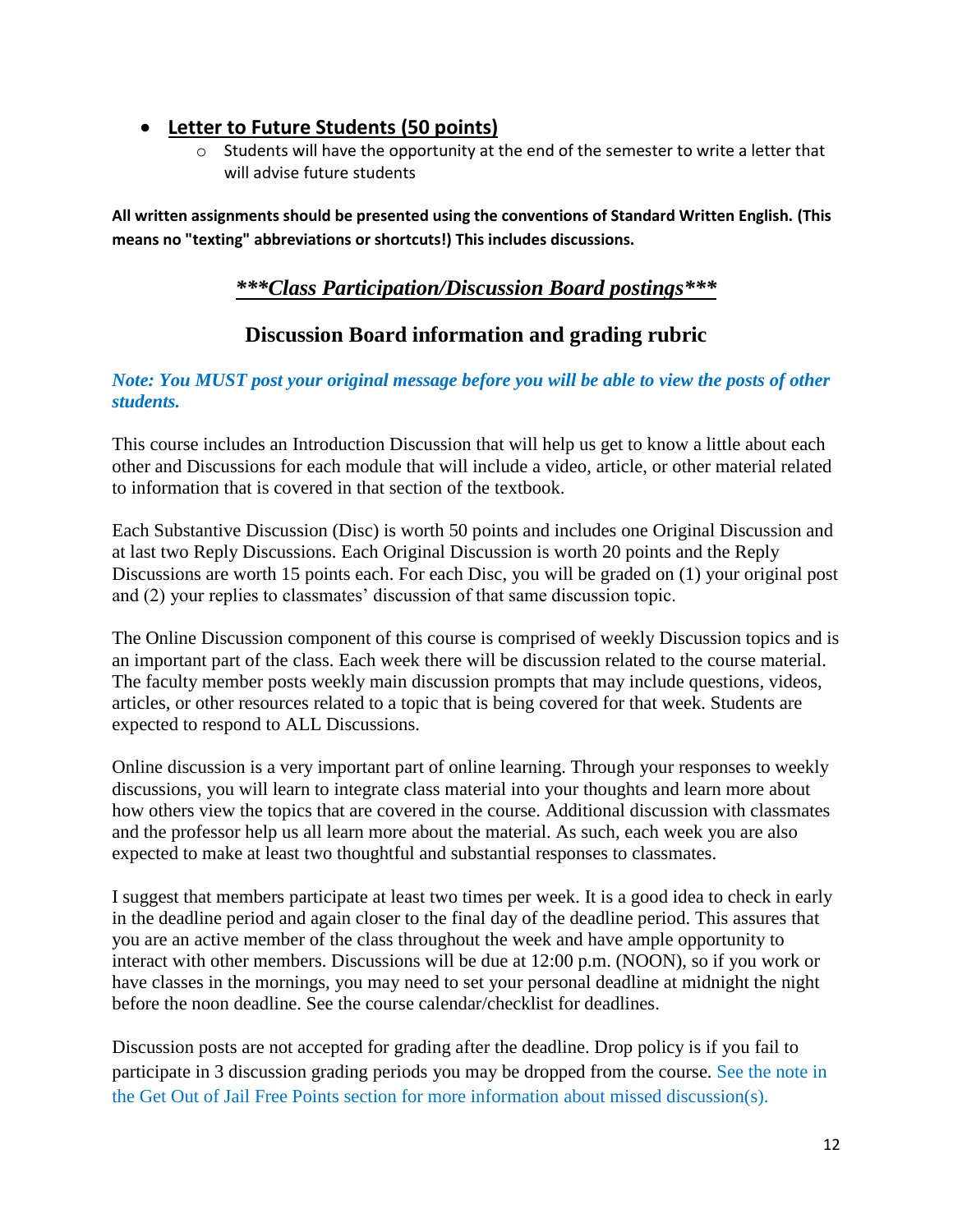#### **Online Discussions will be graded as follows:**

Discussion Grading Rubrics

Original discussion posts – worth up to 20 points (first round of grading). See note below rubric.

Late original posts will not be graded. However, you may post an original post after the deadline so that you can see the posts of others and reply to at least two others to earn the reply portion of the grade.

| <b>Grading category</b> | Unacceptable            | Acceptable             | <b>Outstanding</b>     |
|-------------------------|-------------------------|------------------------|------------------------|
| Demonstrates            | Post shows no to little | Post shows some        | Post shows             |
| understanding of        | evidence of the         | evidence of the        | understanding of the   |
| connection between      | understanding of the    | understanding of the   | connection between     |
| video/prompt and        | connection between      | connection between     | video/prompt and       |
| textbook material.      | video/prompt and        | video/prompt and       | textbook.              |
| (Recap of the video     | textbook.               | textbook.              | More textbook          |
| does not meet this      | Mainly a recap of the   | Some recap of the      | information discussed  |
| area of grading.)       | video.                  | video with some        | along with applicable  |
|                         |                         | textbook information.  | text information       |
|                         |                         |                        | compared to the        |
|                         |                         |                        | amount of video        |
|                         |                         |                        | information            |
|                         |                         |                        | discussed.             |
| Up to 10 points         | $0 - 4$ points          | $5 - 9$ points         | 10 points              |
| Page citation(s)        | No page citation        | Page citations given   | All textbook           |
| included for required   | given for required      | for some but not all   | information used       |
| textbook information    | text information or     | textbook information   | cited.                 |
| and citation for        | outside information if  | or outside             | Cited any outside      |
| optional outside        | used.                   | information if used.   | information used.      |
| information if used.    |                         |                        |                        |
| Up to 5 points          | $0 - 1$ points          | $2 - 4$ points         | 5 points               |
| Spelling and            | Post contains           | Post contains minor    | Post is clear and      |
| grammar                 | multiple errors, uses   | errors that do not     | articulate.            |
|                         | text-messaging          | cloud the meaning.     | Has 0, 1 or 2          |
|                         | shortcuts and/or hard   | Contains 3 to 5        | grammar, spelling,     |
|                         | for readers to follow.  | grammar, spelling,     | punctuation and/or     |
|                         | Fails to use            | punctuation and/or     | capitalization errors. |
|                         | capitalization and/or   | capitalization errors. |                        |
|                         | punctuation.            |                        |                        |
| Up to 5 points          | $0 - 1$ points          | 2-4 points             | 5 points               |

**Note:** The first round of grading is by the grading rubric above. As per the section below the rubric that is in the syllabus, there are additional requirements for the length of the post and use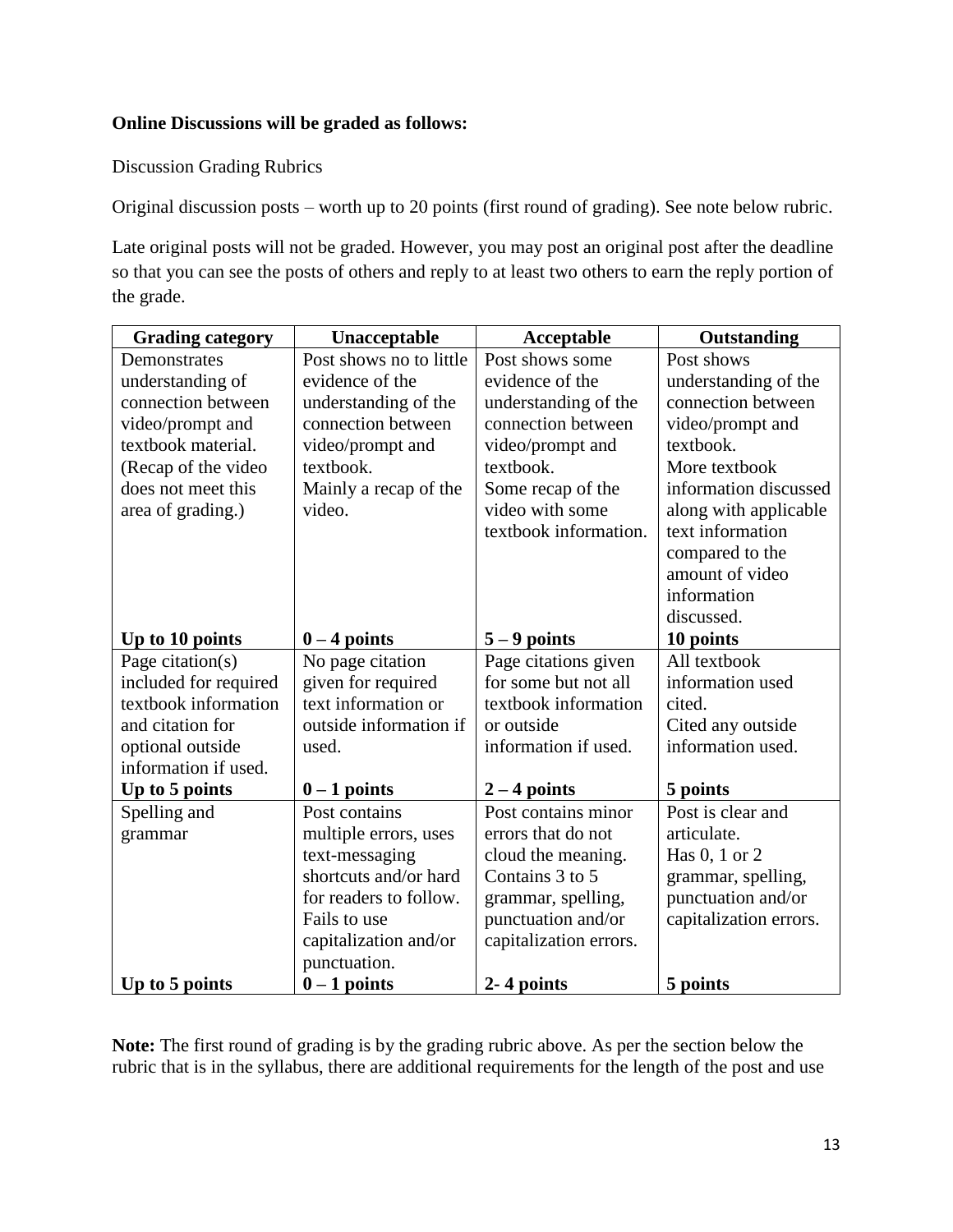of the sociological perspective. Points will be deducted from the grade earned in the grading rubric for short posts or for posts that do not use the sociological perspective.

Original discussions should:

- You must post your original discussion message before you will be able to see the posts of other students.
- Be made before the deadline stated on the course calendar/checklist.
- Contain a minimum of 200 words.
- Be thoughtful, organized, and analyze the information in the video/prompt.
- Demonstrate an understanding of the questions/video/prompt and the course material. Each question/video/prompt is chosen because it illustrates at least one topic related to criminology. You are to identify and discuss the topic(s) that are shared content of the question/video/prompt and the course material. Base your discussion post on the material you have read in the textbook as well as information you find on credible websites. Show me you have read and understand the course material in your posts.
- Contain more than just your opinion: justify your statements using course materials as well as information from credible websites.
- Do NOT simply state a recap of the video if a video is provided. Everyone should have watched/read the material and I am looking for a deeper level of thought than just stating what was in the video/prompt.
- Incorporate *and cite information from the textbook*, outside academic sources, credible websites, etc. Textbook citations should include the page number(s) and other sources should include citations to show where you located the information. Note: Wikipedia is NOT an academic source.
- You may include personal experiences and/or reactions. CAUTION: Remember to use the sociological perspective in all of your course work as per the syllabus.
- Discussion forums are public so don't post anything that you don't want everyone else to read.
- Utilize appropriate language, grammar, and spelling

| <b>Grading category</b> | Unacceptable          | Acceptable              | Outstanding           |
|-------------------------|-----------------------|-------------------------|-----------------------|
| Interaction with        | Replies do not        | Replies attend to the   | Replies are           |
| others                  | contribute to the     | discussion but          | thoughtful and        |
|                         | discussion in a       | contributes little new  | reflective and carry  |
|                         | meaningful way.       | knowledge or ideas.     | the discussion        |
|                         | Reply is              | Most of the reply is a  | forward in a          |
|                         | inappropriate for an  | restatement of what     | meaningful way.       |
|                         | academic setting.     | was posted in other     | Replies to others are |
|                         | The student makes a   | messages.               | responsive to the     |
|                         | personal attack;      | Some awareness of       | statement and         |
|                         | language might        | cultural differences is | indicate that the     |
|                         | suggest bias toward a |                         |                       |

Reply discussion posts – worth up to 15 points each for a total of 30 points (first round of grading). See note below rubric.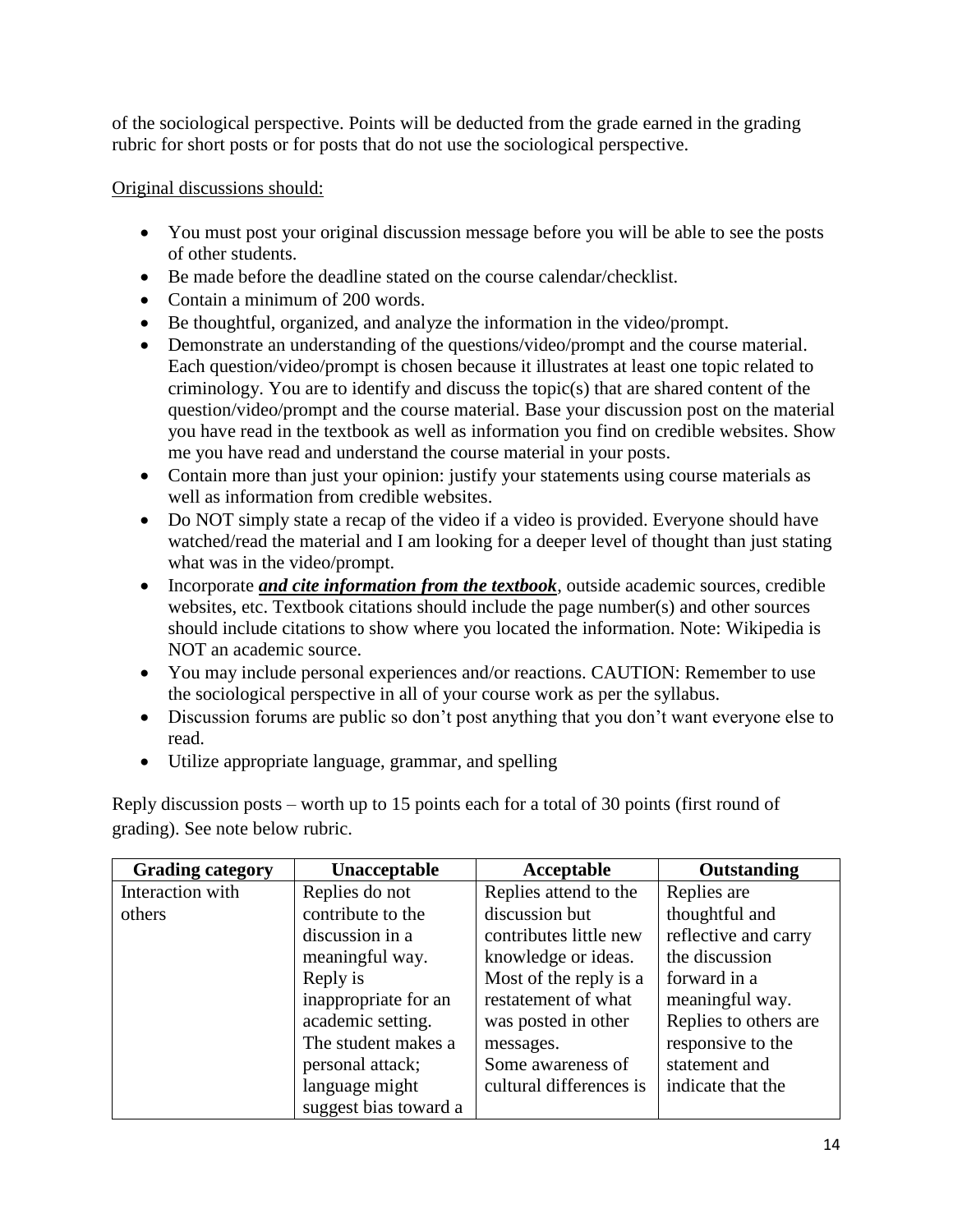|                        | group member or        | shown but shows        | student understood it   |
|------------------------|------------------------|------------------------|-------------------------|
|                        | others.                | some bias.             | and thought about it.   |
|                        | The student appears    | Disagreement is        | When disagreeing,       |
|                        | unaware of cultural    | respectful but no      | the student does it     |
|                        | differences in         | invitation to respond  | respectfully. The       |
|                        | conducting             | is extended.           | nature of the           |
|                        | discussions.           |                        | disagreement is stated  |
|                        |                        |                        | and an invitation to    |
|                        |                        |                        | respond extended.       |
|                        |                        |                        | The student is aware    |
| Up to 10 points per    |                        |                        | of cultural differences |
| reply post for a total |                        |                        | in social interactions  |
| of 20 points overall   |                        |                        | and behaves in an       |
|                        |                        |                        | appropriate fashion.    |
|                        | $0 - 8$ points         |                        | 20 points               |
|                        |                        | $9 - 19$ points        |                         |
| Spelling and           | Replies contain        | Replies contain minor  | Replies are clear and   |
| grammar                | multiple errors, uses  | errors that do not     | articulate.             |
|                        | text-messaging         | cloud the meaning.     | Has $0, 1$ or $2$       |
|                        | shortcuts and/or hard  | Contains 3 to 5        | grammar, spelling,      |
|                        | for readers to follow. | grammar, spelling,     | punctuation and/or      |
|                        | Fails to use proper    | punctuation and/or     | capitalization errors.  |
|                        | grammar, spelling,     | capitalization errors. |                         |
| Up to 5 points per     | capitalization and/or  |                        |                         |
| reply post for a total | punctuation.           |                        | $9 - 10$ points         |
| of 10 points overall   | $0 - 3$ point          | $4 - 8$ points         |                         |

**Note:** The first round of grading is by the grading rubric above. As per the section below the rubric that is in the syllabus, there is additional requirement for the length of the post. Points will be deducted from the grade earned in the grading rubric for short posts.

Responses to Original discussions should:

- Be made before the deadline stated on the course calendar/checklist.
- Contain a minimum of 75 words.
- Include at least two responses to classmates.
- Add to the overall value of the discussion (simply posting a statement similar to "I thought this week's ideas were interesting" or "I agree") will not count towards your points for a grade.
- Ask questions to encourage other students to think more deeply. Just asking, "What do you think?" will not earn full points here.
- Share your own experiences that relate to the topic of discussion.
- Constructively and/or respectfully disagree at times.
- Refer to class course work (text or video information) and apply the information or ask other students how they are applying course information.
- If you repeat yourself in your reply messages you will not earn full points.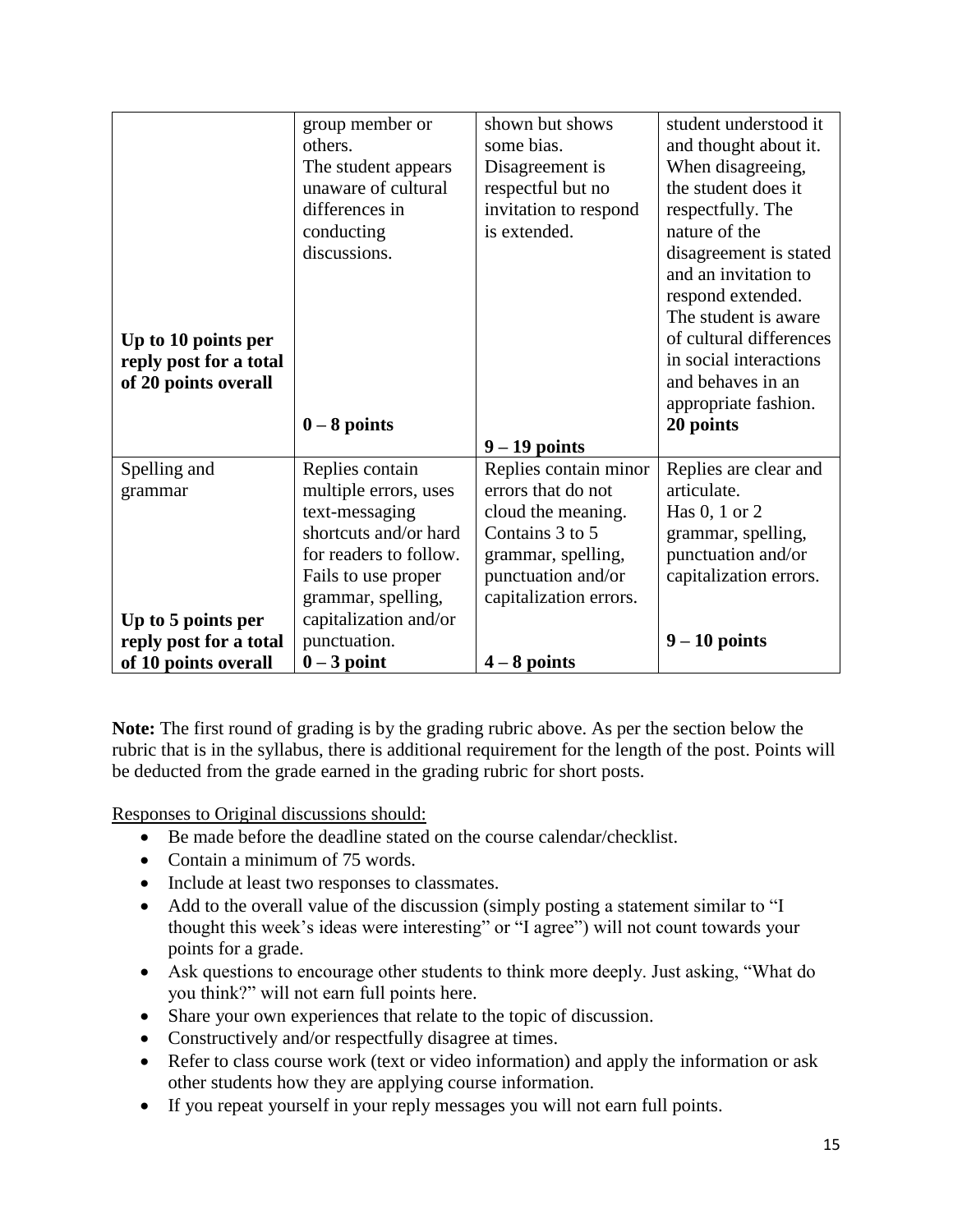• Utilize appropriate language, grammar, and spelling.

### **ONLINE ETIQUETTE:**

A few words about communication and online discussion are in order. As you imagine, some conversations easily become emotional, especially if we touch on deeply held beliefs of others. Unfortunately, online postings can mislead one into thinking that cyberspace is an "anything goes" kind of forum. This isn't the case. Civil interaction is as much expected here as in the "traditional" classroom. Below I provide some guidelines for communicating more effectively online. I will deduct points from posts that violate the spirit of these suggestions.

Keep in mind:

- There may be disagreement and this is okay, otherwise we will be bored.
- Disagreement can be very constructive; it encourages us to reconsider our own positions and either recommit, expand, or discard them.
- I must at all times hear/see you debating the IDEA and not making a personal attack on an individual. Note that this is a skill to learn like any other so learn how to debate and get your point heard.
- Personal insults and attacks impede the development of critical thought. Avoid "you" statements, which can be more easily interpreted as accusations ("you don't know what you're talking about", "the problem is people like you," etc., etc.). Try, instead, to use "I" statements ("I disagree with your position on "X" and then explain your viewpoint using course material to validate that viewpoint or "I find that Durkheim was actually saying …").
- In addition, people have to be given the benefit of the doubt on occasion. Because this is an online class and we cannot see each other's facial expressions or hear the tone in our voices, it is important to clarify issues that are confusing. Before jumping to a conclusion and putting words in someone's mouth, ask them to clarify their point. And if someone asks you to restate your opinion, do not be afraid to restate it.
- Finally, I will be most impressed with individuals who can incorporate course materials into their posts. A key skill you should leave college with is the ability to support your positions; this online forum is an appropriate place to hone this skill. Refer to readings and module material to support your points.

\*Adapted from Soc 101: Introduction to Sociology An Online Course, by Professor Marisol Clark-Ibanez, Ph.D.

#### **All written assignments should be presented using the conventions of Standard Written English. (This means no "texting" abbreviations or shortcuts!) This includes discussions.**

### **Writing Tips for all written work in the course:**

1. All written work should by typed or computer generated, double spaced, with one inch margins in a standard 12 pt. font. *Acceptable files are .docx, .rtf or .pdf. Do NOT submit .pages, google docs or other types of files. Points will be deducted if you use a file that is not on the acceptable file list.*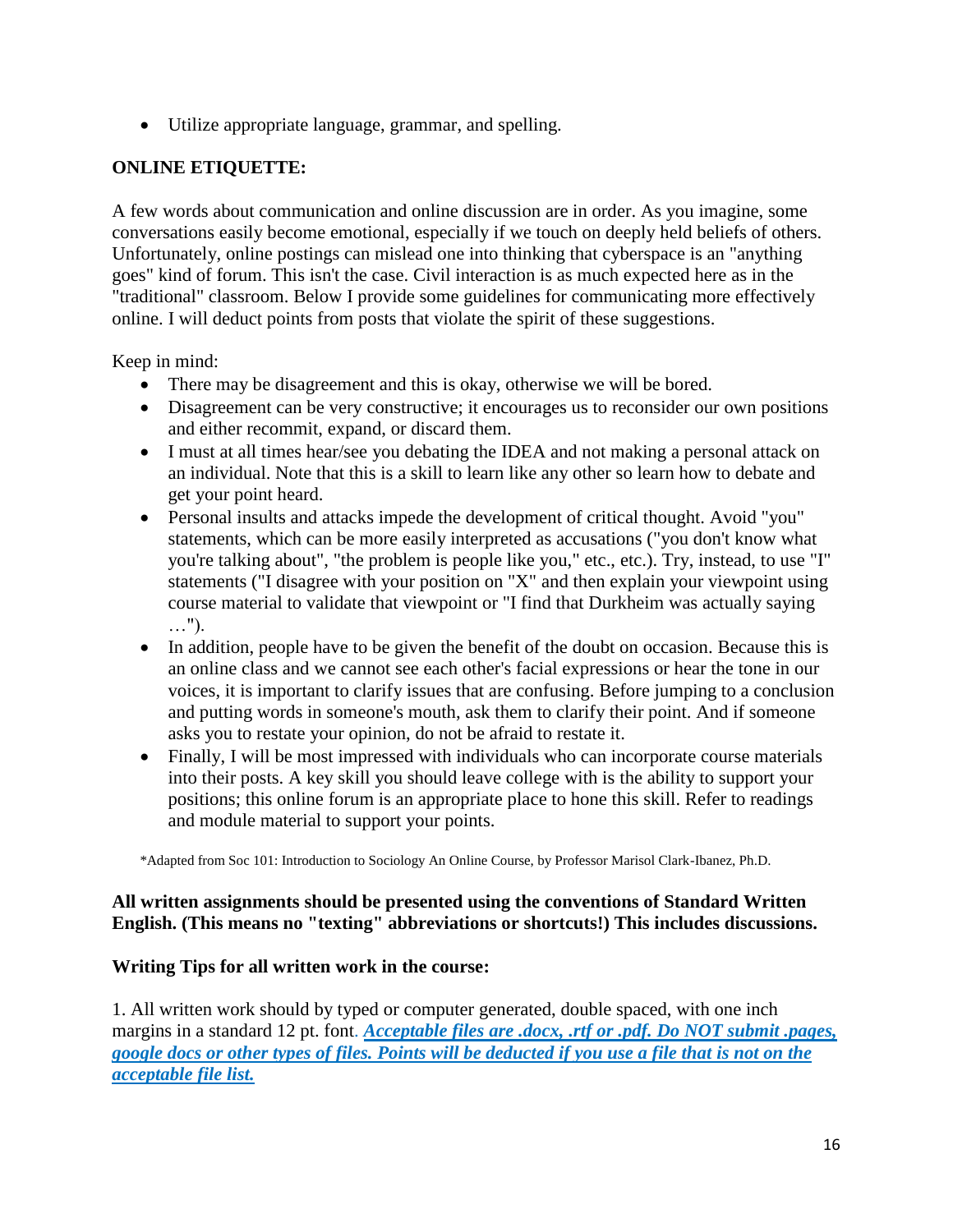2. Any references used should be listed at the end of the paper using APA style and within the body of the text according to APA procedure. Using reference material without proper documentation constitutes plagiarism which is a serious academic offense. Wikipedia is not considered a valid academic source. Do not use it!

3. For the assignments in this class, it is better to write using first or third person pronouns. Therefore, it is appropriate to use "I, me, mine" or "he, she their, we." It is not appropriate to use "you" or "your." Please avoid writing in 2nd person.

4. Be sure to proofread your work for grammatical and spelling errors. Use the "enable html" button within the email, assignments, and discussion functions to run a spell check. Also remember that "healthy" paragraphs are usually comprised of at least three sentences organized around a central idea.

**Academic Integrity:** See Common Course Syllabus. Students found guilty of plagiarism in this course will receive a grade of zero (0) for the work in question for the first offense and will be dropped from the course with an "F" should a second offense occur.

- This course requires students to submit only their OWN WORDS for all parts of the assignments and discussion. Give proper citation for any information taken from any source including the textbook, Internet sites or any other source. For this course, the main source of information is your textbook and you are to cite the page number where you found the information that you use.
- I know students want to help each other but when another student provides you with past questions and/or answers, that is a violation of academic integrity and could result in failure for the class. The same is true if you provide another student with questions and/or answers.
- Using on-line websites that provide questions and/or answers is also a violation of academic integrity and could result in failure for the class.
- For further information and examples please see [http://www.southplainscollege.edu/information-for/current-spc](http://www.southplainscollege.edu/information-for/current-spc-students/library/cslibrarylvl/plagiarism.php)[students/library/cslibrarylvl/plagiarism.php](http://www.southplainscollege.edu/information-for/current-spc-students/library/cslibrarylvl/plagiarism.php) or<http://tlt.its.psu.edu/plagiarism/tutorial> .

#### **Student Appeals:** See *SPC Student Guide* and/or *SPC General Catalog.*

**Student Conduct:** See Common Course Syllabus section. Also, please note that this is an online environment and others will see your comments posted to the discussion board area and/or in email communications. Do not post any pictures, comments or data that others may find offensive. Since this is an on-line classroom, any e-mails or correspondence sent by the instructor to a student or students are considered lawful directions.

**Equal Opportunity:** See Common Course Syllabus section. In addition, in this class, the teacher will establish and support an environment that values and nurtures individual and group differences and encourages engagement and interaction. Understanding and respecting multiple experiences and perspectives will serve to challenge and stimulate all of us to learn about others,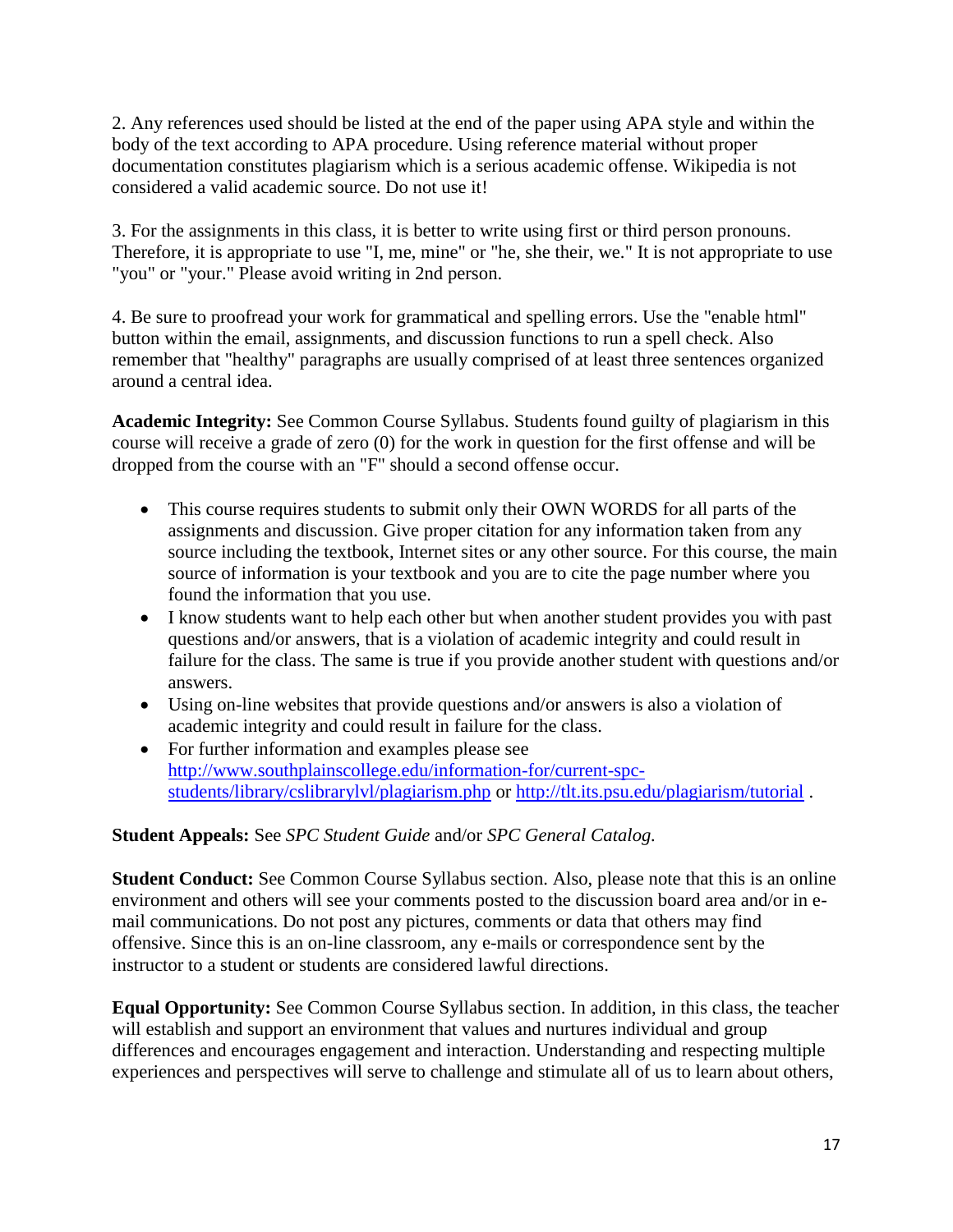about the larger world, and about ourselves. By promoting diversity and intellectual exchange, we will not only mirror society as it is, but also model society as it should and can be.

South Plains College strives to accommodate the individual needs of all students in order to enhance their opportunities for success in the context of a comprehensive community college setting. It is the policy of South Plains College to offer all educational and employment opportunities without regard to race, color, national origin, religion, gender, disability or age. In addition, this instructor will not tolerate remarks nor gestures that can be construed to be sexist, racist, heterosexist or in any way disparaging to another person in this classroom. Students who exhibit such behavior will be dropped from the class with a semester grade of "F" regardless of race, ethnicity, sex, religion, or sexual orientation. . In short, "Bigotry will not be tolerated."

**Sociological perspective:** Students will use what is termed the Sociological Perspective since you are now students of Sociology. This perspective stresses the social context in which people live and steps away from what is termed "person blaming." Sociologists look beyond individuals and individual experiences. This perspective strives to understand human behavior by placing it within its broader social context. Depending on a person's characteristics such as gender, age, race, sexual orientation and religion among others, we each have different experiences. Sociologists using this perspective (and that includes you, the student) evaluate people and behaviors in terms of what is typical or atypical (or not typical) by studying society and finding general patterns of behavior. They do NOT judge others or their behaviors with terms such as good/bad, moral/immoral or right/wrong. Do NOT use these terms in your assignments or discussion posts or you will lose points.

**Accommodations:** See Common Course Syllabus section. Please note: Instructors are not allowed to provide classroom accommodations to a student until appropriate verification from Student Disability Services has been provided.

### **Grading criteria for student's final grade in the course:**

Grades are *NOT* automatically rounded up.

| <b>Point Distribution:</b>                                        |             |
|-------------------------------------------------------------------|-------------|
| <b>Online Participation Agreement Quiz</b>                        | 10 points   |
| <b>Introduction Discussion</b>                                    | 40 points   |
| E-mail assignment                                                 | 10 points   |
| Letter from Former Students assignment                            | 40 points   |
| 10 chapter quizzes @ 10 points                                    | 100 points  |
| 4 Crime Journals @ 25 points                                      | 100 points  |
| 4 Unit exams @ 100                                                | 400 points  |
| 4 Discussion postings (1 original and 2 replies each) @ 50 points | 200 points  |
| <b>Essay</b>                                                      | 100 points  |
| <b>Letter to Future Students</b>                                  | 50 points   |
| <b>Total points possible</b>                                      | 1050 points |